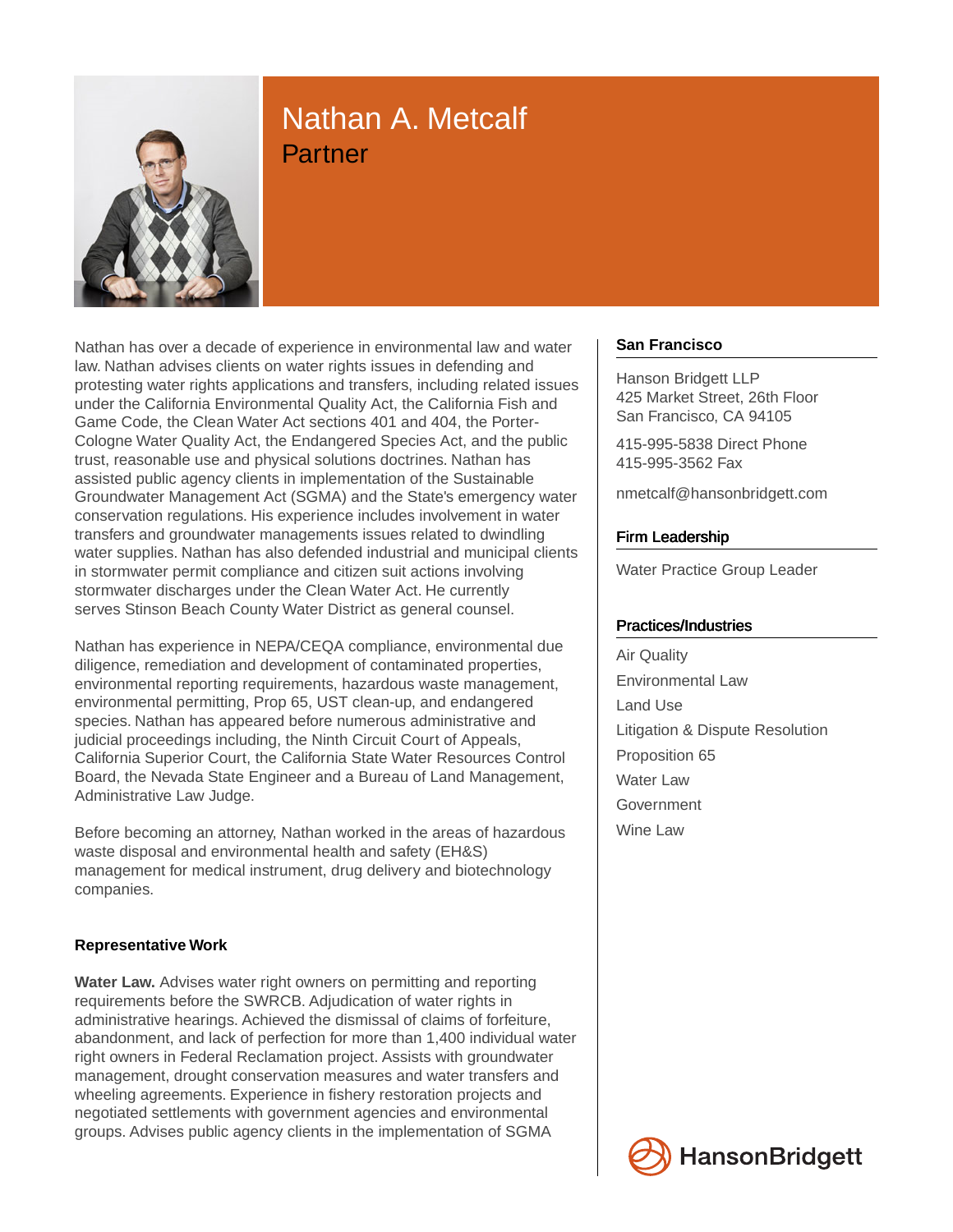

including basin boundary modifications, application to become a Groundwater Sustainability Agency (GSA) and development of alternatives to a Groundwater Sustainability Plan (GSP).

**Municipal Clients**. Advises clients on environmental compliance requirements and review of environmental documents (CEQA / NEPA / ESA).

**Industrial Stormwater.** Advises municipal and industrial clients on stormwater compliance and defending citizen suit actions under the Clean Water Act, and negotiation of settlements.

**Prop 65.** Defends clients in Prop 65 actions, and resolves litigation through favorable settlement terms

### **Publications**

"US ACE Nationwide Permits Include Water Reclamation & Use," co-author, Water and Waste Digest (April 2022)

"California's Variable Water Supply Needs More Than Rainfall," co-author, Bloomberg Law (February 2022)

"Ninth Circuit Upholds 'Significant Nexus' Test for Federal Permitting of Wetlands Projects," Water Law Alert (August 2021)

"Court of Appeal Finds Overlying Correlative Rights Do Not Have to Share Equally in Water Shortages," Water Law Alert (March 2021)

"Court of Appeal Upholds State Board's Broad Power to Regulate Riparian and Pre-1914 Appropriative Water Rights to Protect Threatened Fish," co-author, Water + Environmental Law Alert (July 2020)

"Uncertainty on Maui: How Will Functional Equivalence Work in the Real World?," co-author, Water Law Alert (April 2020)

"New PFAS Regulations Work Dramatic Changes to California's Drinking Water Supplies — With More Changes Likely to Follow," co-author, Water Law Alert (February 2020)

"Applying for a Business License in 2020? You May Need to Consider Your Water Quality Impacts," co-author, Water Law Alert (December 2019)

"Can Groundwater Permitting Affect the Public Trust?," co-author, Water Law Alert (September 2018)

"California's First Appellate District Court Finds Reasonable Use Determination Requires Consideration of All Competing Water Users," Water Law Alert (February 2018)

"Ninth Circuit: Changes in Water Flows Benefiting Fish Don't Require SWRCB Permission," Water Law Alert (February 2017)

"DWR Provides Notice Of Proposed Emergency Regulatory Action for GSPs Under SGMA," co-author, Water Law Alert (July 2016)

"The DWR Releases Proposed Groundwater Sustainability Plan Emergency Regulations Under SGMA," co-author, Water Law Alert (May 2016)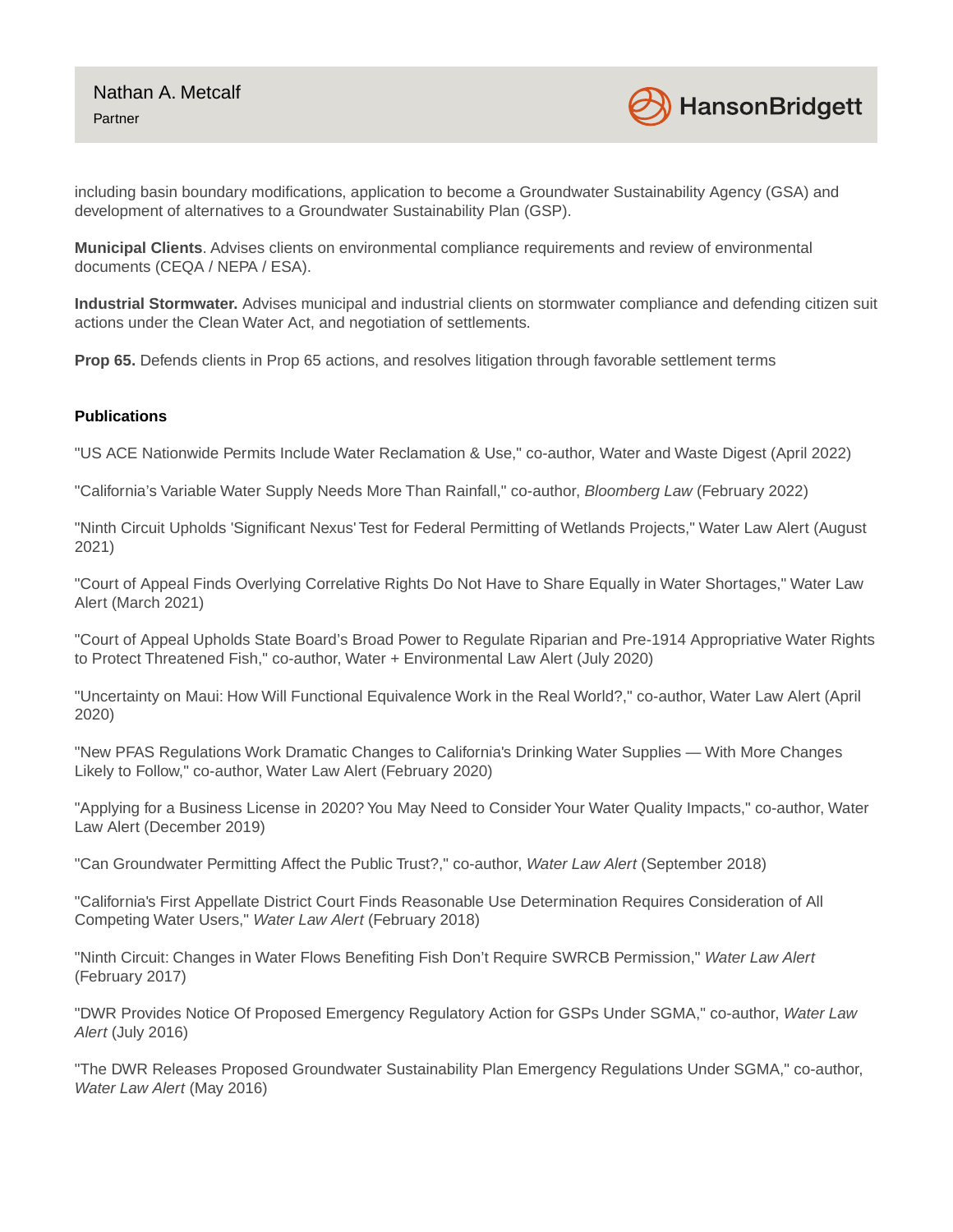

"Governor Issues New Water Conservation Order; SWRCB Proposes Water Conservation Emergency Regulation Amendments," co-author, Water Law Alert (May 2016)

"The DWR Releases Draft Regulations for the Management of Groundwater Basins Under SGMA," co-author, Water Law Alert (February 2016)

"Infographic: Sustainable Groundwater Management Act (SGMA)," Hanson Bridgett's In The Loop (October 2015)

"The Sustainable Groundwater Management Act: Implementation Update," Water Law Alert (August 2015)

"SWRCB Issues Curtailment Notice for Senior Water Rights," Water Law Alert (June 2015)

"New Ruling: CDFW Notification Required For Water Diversions That Don't Alter Streambed," Water Law Alert (June 2015)

"SWRCB Issues Emergency Regulation and Governor Proposes Conservation Enforcement Legislation," coauthor, Water Law Alert (April 2015)

"SWRCB Issues Draft Regulations to Achieve 25% Water Use Reduction," co-author, Water Law Alert (April 2015)

"Update: State Water Resources Control Board Releases Proposed Regulatory Framework to Implement the Drought Executive Order," co-author, Water Law Alert (April 2015)

"Drought State of Emergency: Governor Brown Issues Executive Order Mandating 25 Percent Reduction of Urban Water Usage," co-author, Water Law Alert (April 2015)

"State Water Resources Control Board Proposes to Continue and Add New Requirements to the Drought Emergency Water Conservation Regulations," Water Law Alert (March 2015)

"State Water Resources Control Board Requires Additional Reporting by Riparian and Pre-1914 Water Right Owners," co-author, Water Law Alert (February 2015)

"Gearing Up for the Continuing Drought Emergency," Water Law Alert (February 2015)

"Court Finds SWRCB has Jurisdiction over Pre-1914 Water Rights and Defines Forfeiture Standard," Water Law Alert (September 2014

"Superior Court Finds Issuance of Well Drilling Permit for Groundwater Extraction is Subject to the Public Trust Doctrine," Water Law Alert (July 2014)

"Sour Grapes: A Potential Prelude to Water Rights Curtailment," Water Law Alert (June 2014)

#### **Presentations**

"Water Rights in California - Current Issues, Legal Challenges and Recent Trends," presenter, National Business Institute Seminar (January 2021)

"Groundwater Quality Under SGMA," 2020 Association of California Water Agencies CLE Virtual Workshop (September 2020)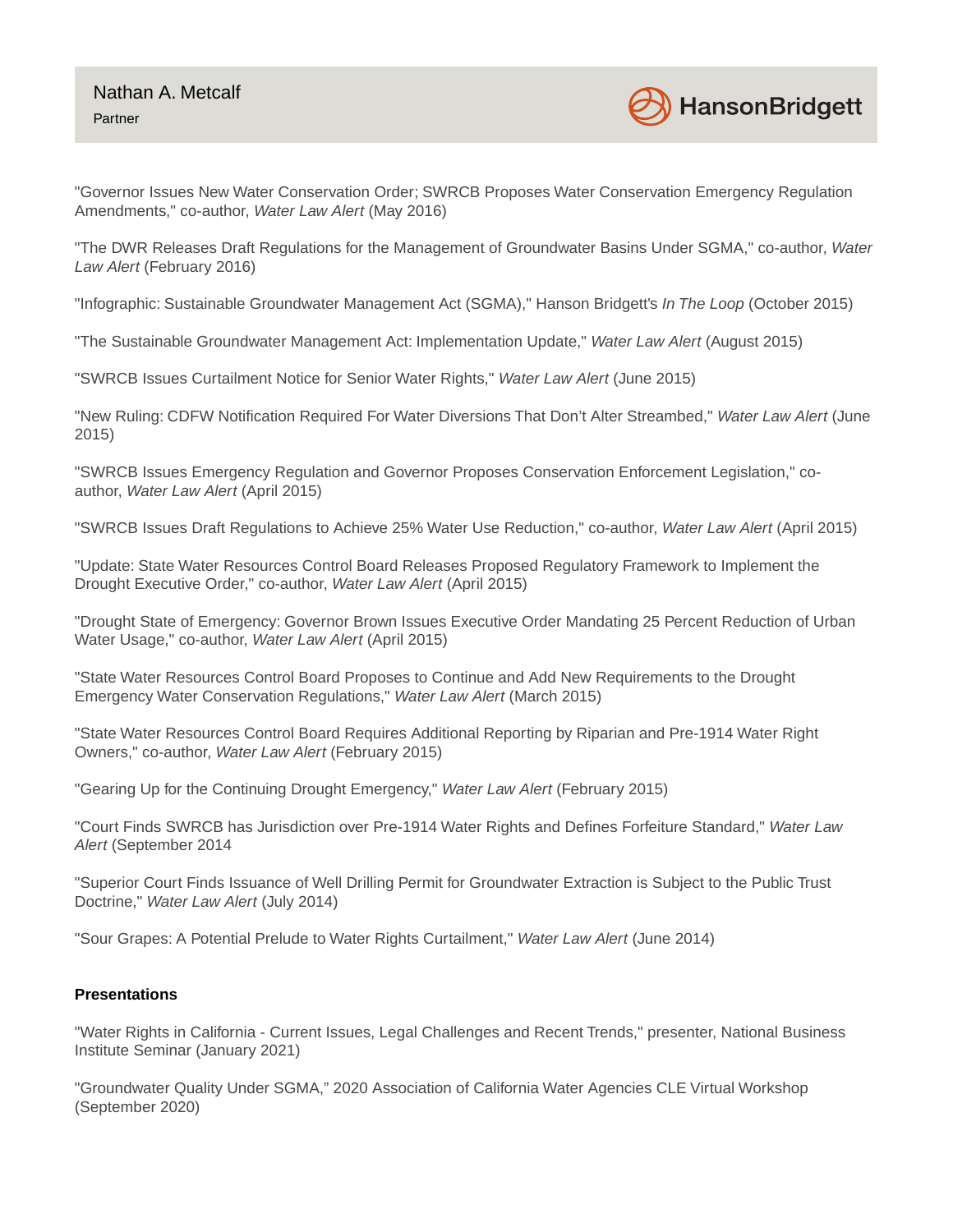

"Managing Groundwater Quality Under the Sustainable Ground Water Management Act (SGMA)," Mapistry's EHS Virtual Summit (August 2020)

"Clean Water Act Citizen Suits: Plaintiff and Defense, Litigation and Settlement Strategies," co-speaker, Strafford Webinar (March 2019)

"California Groundwater: SGMA & Beyond," moderator, Water Law Symposium (February 2019)

"Stormwater Litigation Avoidance, Response, and Defense Strategies," Pollution Prevention Summit (September 2018)

"Clean Water Act Citizen Suits: Plaintiff and Defense Tactics for Litigation," co-speaker, Strafford Webinar (March 2018)

"Preventing, Litigating and Settling Clean Water Act Citizen Suits," co-speaker, Mapistry's Industrial Stormwater Summit Webinar (October 2017)

"Dark Days in Industrial Stormwater: What You Can Do to Fight Back or Avoid Stormwater Lawsuits," Webinar (January 2017)

"Drought Regulations, the Sustainable Groundwater Management Act, and Water Rates," co-presenter, County Counsel's Association of California Environmental Law and Regulation Fall 2016 Study Section Conference (October 2016)

"Drought Regulations, the Sustainable Groundwater Management Act, and Water Rates," co-presenter, California Special Districts Association Annual Conference (October 2016)

"Stormwater Citizen Suits," Bay Area Environmental Safety Group (February 2016)

"Implementing the 2014 Sustainable Groundwater Management Act," moderator, 2016 California Water Law Symposium (January 2016)

"Litigation Under the Clean Water Act," Ted Talk, Municipal Management Association of Northern California Annual Conference (October 2015)

"Environmental Law Panel: Sustainable Groundwater Management and the Drought," moderator, University of San Francisco Environmental Law Student and Alumni Society and the Environmental Law Society (October 2015)

"And Not a Drop to Drink: Public Agency Options for Responding to Drought," co-speaker, Municipal Management Association of Northern California Annual Conference (October 2015)

"Life After Permit Submission: IGP Compliance and Minimizing Your Risk to Third Party Lawsuits," co-speaker, Mapistry's California's Stormwater Awareness Week (September 2015)

"State Water Resources Control Board Emergency Regulations for Water Suppliers," co-speaker, Public Agency Rountable Series (July 2014)

"Protecting, Preserving and Utilizing Your Water Rights During a Water Shortage," panelist, Water Shortage Seminar (April 2014)